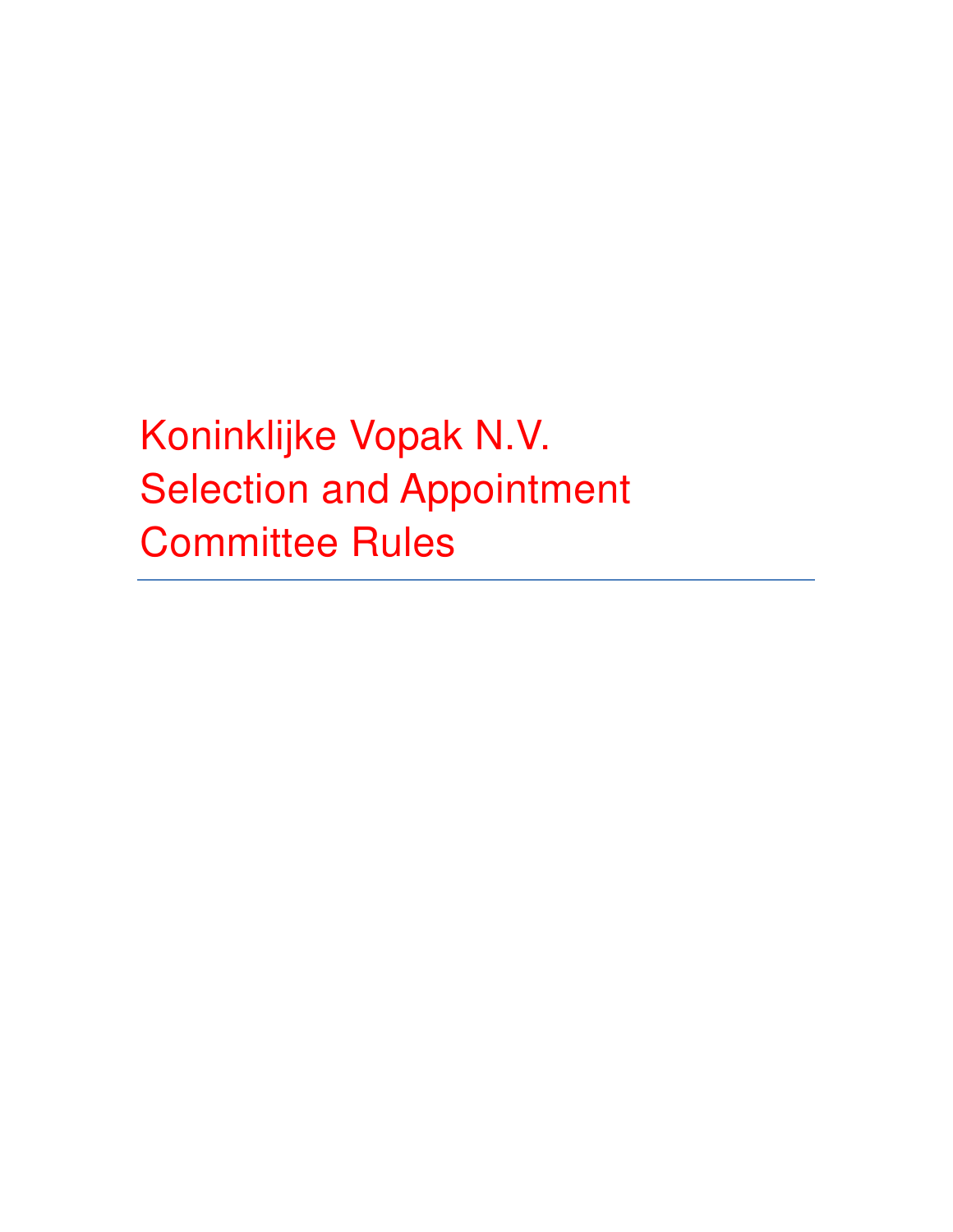## **RULES GOVERNING THE KONINKLIJKE VOPAK N.V. SELECTION AND APPOINTMENT COMMITTEE**

These Rules were adopted on the basis of article 7.2 of the Supervisory Board Rules and are effective as of 17 August 2017. All capitalized terms shall have the meaning assigned to them in article 2 of the Supervisory Board Rules.

#### **1 RESPONSIBILITIES**

- **1.1** Notwithstanding article 7.1 of the Supervisory Board Rules, the Selection and Appointment Committee shall advise the Supervisory Board in relation to its responsibilities and shall prepare resolutions of the Supervisory Board in relation thereto.
- **1.2** The responsibilities of the Selection and Appointment Committee shall include:
	- (a) preparing the selection criteria and appointment procedures for members of the Supervisory Board and the Executive Board;
	- (b) periodically evaluating the scope and composition of the Executive Board and Supervisory Board, and proposing the profile of the Supervisory Board in relation thereto;
	- (c) periodically evaluating the functioning of individual members of the Executive Board and Supervisory Board and reporting the results thereof to the Supervisory Board;
	- (d) proposing the (re-)appointments of members of the Executive Board and Supervisory Board;
	- (e) supervising the policy of the Executive Board in relation to the selection criteria and appointment procedures for senior management.
- **1.3** The Selection and Appointment Committee shall at least once a year prepare a report of its deliberations and findings and submit this report to the Supervisory Board.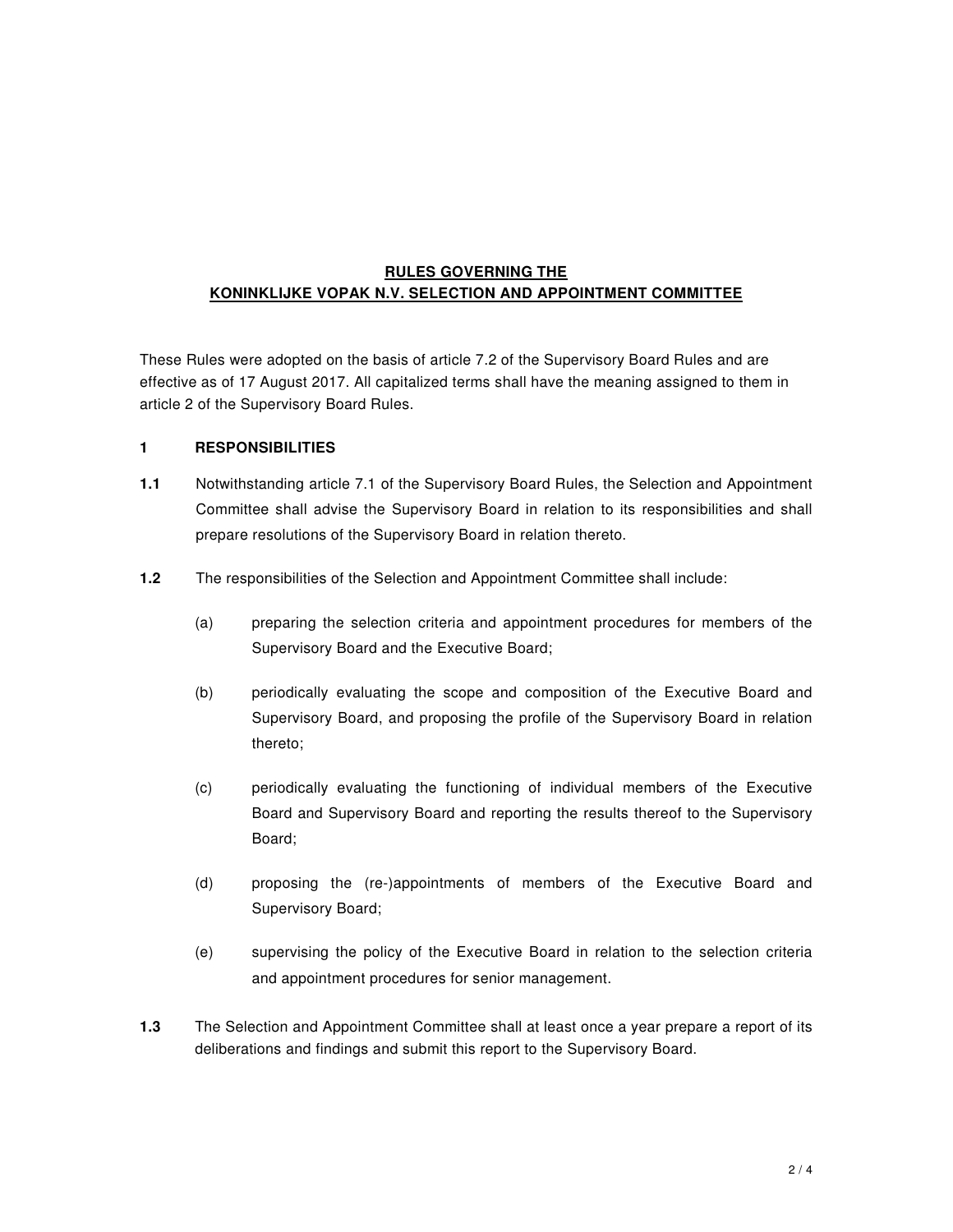# **2 COMPOSITION, EXPERTISE AND INDEPENDENCE OF THE SELECTION AND APPOINTMENT COMMITTEE**

- **2.1** The Selection and Appointment Committee shall consist of at least 2 members.
- **2.2** Without prejudice to article 4.3 of the Supervisory Board Rules, the majority of the members of the Selection and Appointment Committee must be independent within the meaning of article 4.3 under (d) of the Supervisory Board Rules.

### **3 CHAIRMAN**

Unless the Supervisory Board demands otherwise the Chairman shall also be the chairman of the Selection and Appointment Committee. The chairman shall be primarily responsible for the proper functioning of the Selection and Appointment Committee. He shall act as the spokesman of the Selection and Appointment Committee and shall be the main contact for the Supervisory Board.

### **4 SELECTION AND APPOINTMENT COMMITTEE MEETINGS (AGENDA, ATTENDANCE, MINUTES)**

- **4.1** The Selection and Appointment Committee will hold at least one meeting per year and whenever one or more of its members have requested a meeting. Selection and Appointment Committee meetings are generally held at the offices of the Company, but may also take place elsewhere.
- **4.2** Members of the Executive Board shall not be invited to participate in the meetings of the Selection and Appointment Committee, unless the Selection and Appointment Committee determines otherwise.
- **4.3** Selection and Appointment Committee meetings shall be convened by the member(s) requesting the meeting. Where this is practically possible, notices convening a meeting and the agenda of items to be considered and discussed therein shall be dispatched ultimately prior to the start of the weekend preceding the meeting and sent to each member of the Selection and Appointment Committee.
- **4.4** Minutes of the meeting shall be prepared. They shall generally be adopted in the next meeting of the Selection and Appointment Committee. If all members of the committee agree on the contents of the minutes they may be adopted earlier. The minutes shall be signed for adoption by the chairman and shall be dispatched to the other member(s) of the Selection and Appointment Committee as soon as practically possible.